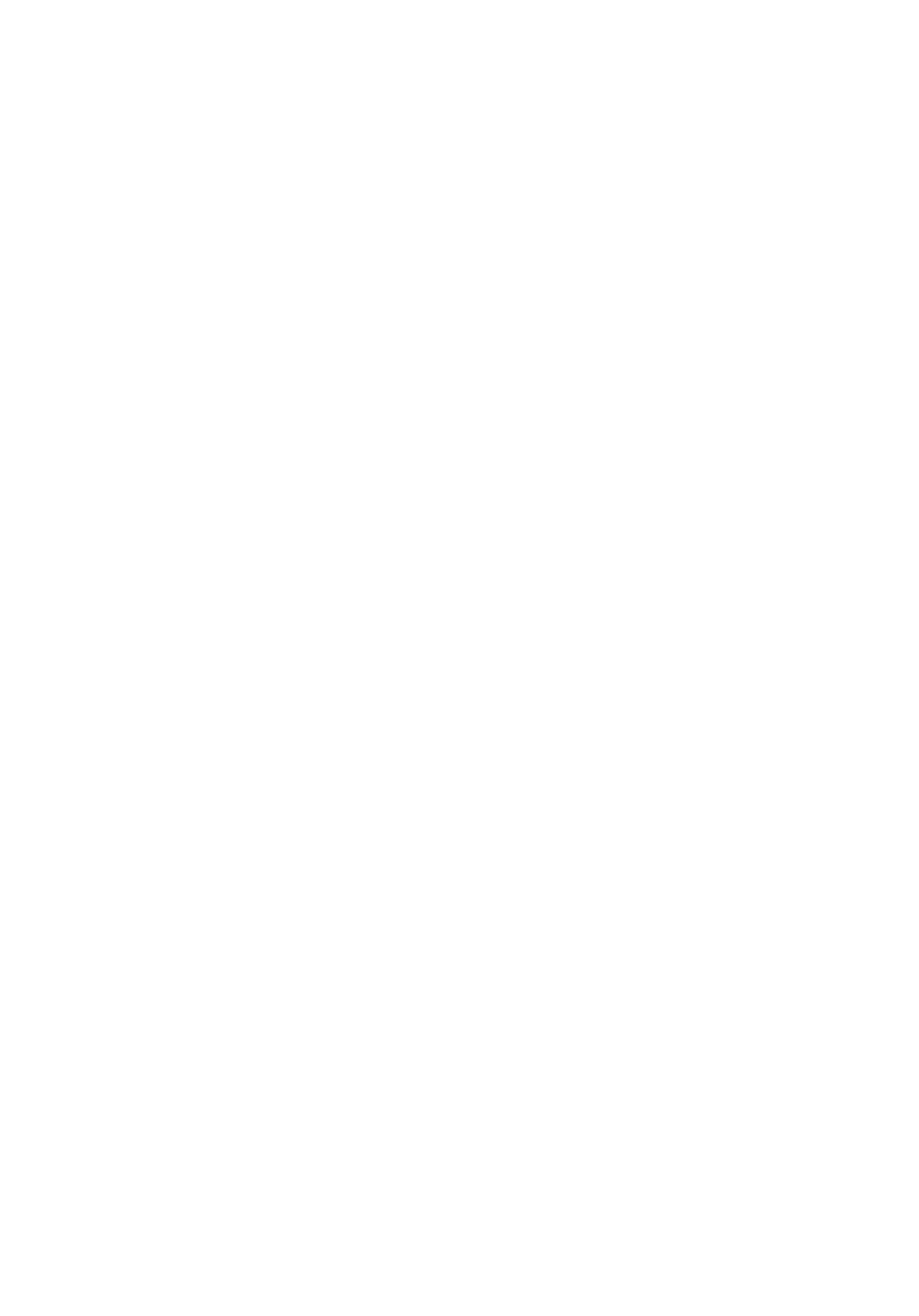- NOC from the parent department.  $(d)$
- Status of the incumbent beyond the initial/approved period  $(e)$ of deputation i.e. three years.
- (iv) In case where the above mentioned requirements are not fulfilled or parent department of the deputationist is not agreed to issue NOC for further extension of deputation under Wedlock Policy on following grounds the incumbent shall be repatriated to the parent department:-
	- Services of incumbent are required in the parent  $(a)$ department on account of exigencies of services.
	- The department concerned cannot fill the post on<br>regular basis on account of deputation of its incumbent.  $(b)$ regular basis on account of deputation of its
	- No appointment on deputation basis shall be allowed  $(c)$ against a short term vacancy.
	- In the event of repatriation and joining of deputationist to  $(d)$ the parent department the services of a person so appointed against the deputation vacancy is likely to be terminated.
	- In case where the borrowing Ministry/Division/Department is of  $(v)$ the consideration that the services of a deputationist are worth retaining in the organization, it may forward the case for extension in deputation under Wedlock Policy well in time so that the process could be completed before the expiry of deputation period.
	- No ex-post facto approval shall be granted in belated cases for  $(vi)$ extension in deputation period.
	- In case where the deputation of a government servant is under  $(vii)$ normal terms and conditions and during such period his case is converted under Wedlock Policy such government servant shall be eligible to transforms the case under Wedlock Policy with the concurrence of lending and borrowing organizations. concurrence of lending and borrowing
	- (viii) In case where the government servant on deputation is promoted in the parent department, it would be responsibility of such government servant to actualize promotion in accordance with the requirement of the parent department.
	- In case of disciplinary proceedings, a government servant on  $(ix)$ deputation under wedlock policy, shall liable to be repatriated to parent department with the consent of borrowing organizations.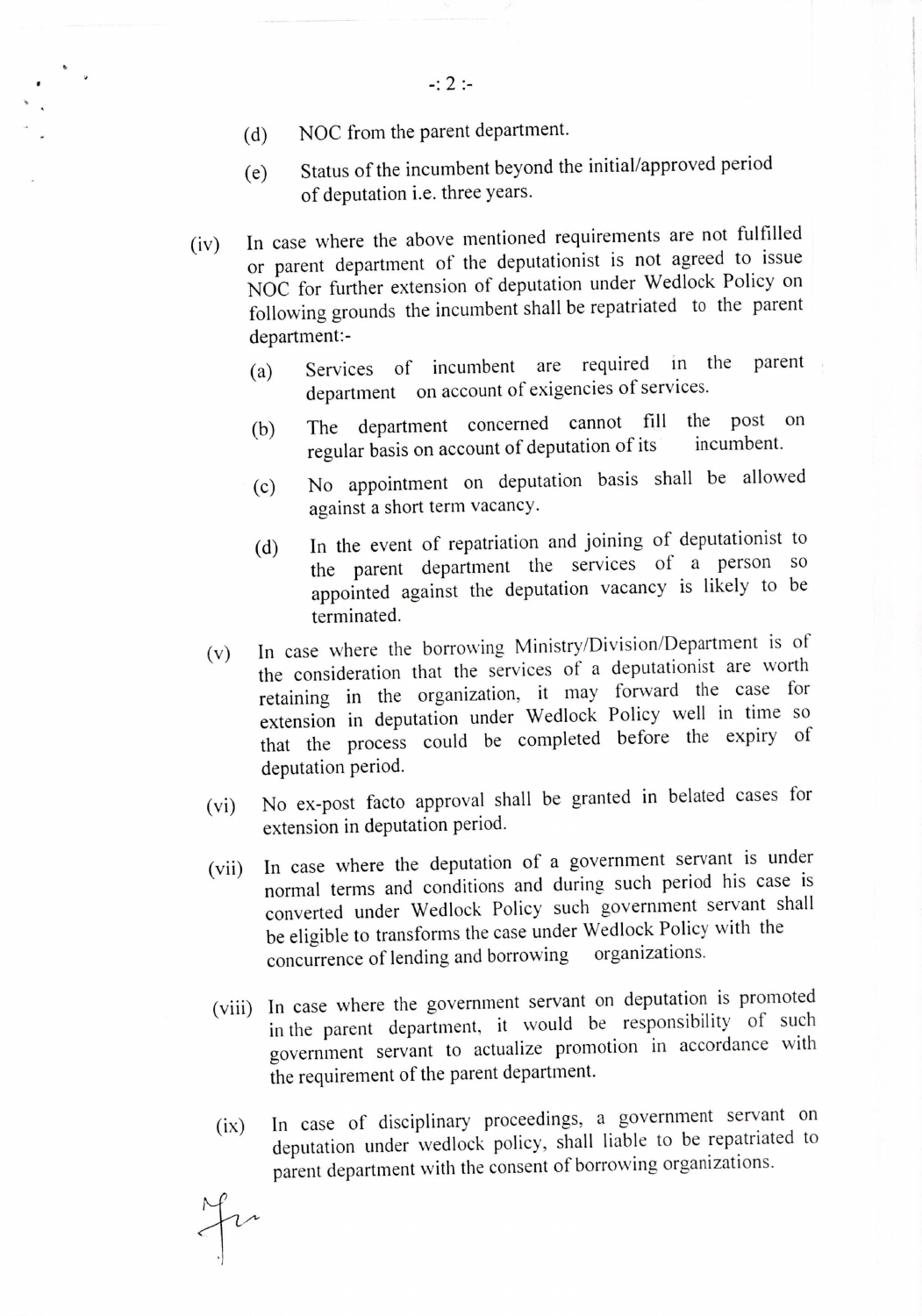(x) The cases of deputation under Wedlock Policy in respect of officers belonging **to** Pakistan Administrative Service and Police Service of Pakistan shall be considered in the light of Rotation Policy for these Services.

 $1115/$  $28$   $11$   $20$ 

(Masroot Hussain) Section Officer(R-II) Ph: 9103587

**All Secretaries/Additional Secretaries Incharge of Ministries/Divisions, Islamabad/Rawalpindi**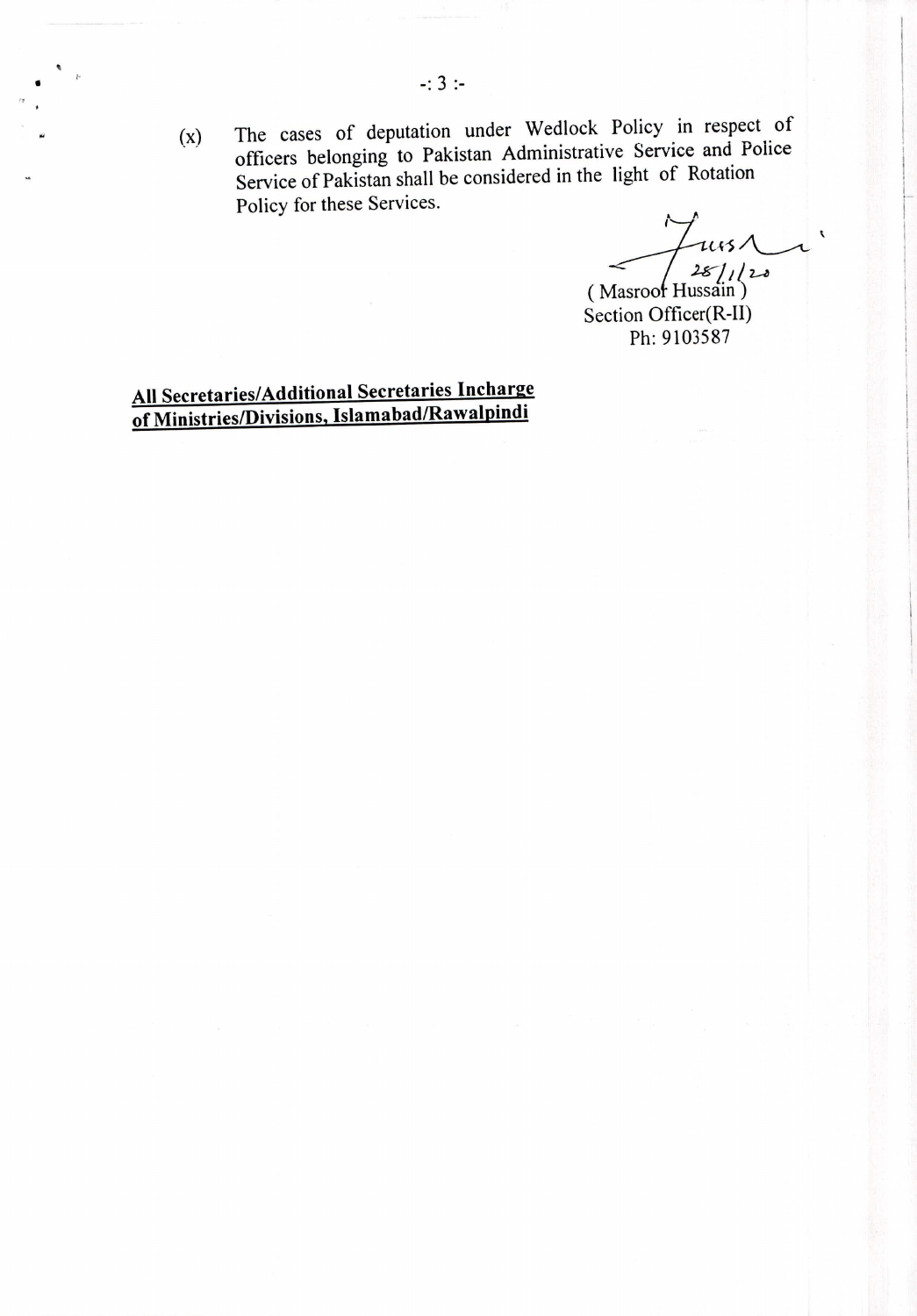# GOVERNMENT OF PAKISTAN CABINET SECRETARIAT ESTABLISHMENT DIVISION<br>\*\*\*

Islamabad, the 16th April, 2012

#### **NOTIFICATION**

S.R.O. <sup>'</sup>375,' (1)/2012.--In exercise of the powers conferred by sub-section (1) of section 25 of the Civil Servants Act, 1973 (LXNI of 1973), read with Notification No.SRO 120(1)/98, dated the 27<sup>th</sup> February, 1998, the Prime Minister is pleased to direct that the following further amendment shall **be** fimade in.the Civil Servants (Appointment, Promotion and Transfer) Rules, 1973, namely:<sup>41</sup>1420 ......

In the aforesaid Rules, in rule 20.4. after sub-rule (3) the following proviso shall be inserted and shalideem to have always been so *inserted,* namely;

"Provided that posting of serving husband and wife at the same station, unmarried female government servants at the place of residence of their parents/family. and that of married female government servants at the place of residence/posting of their husbands who are not in government employment shall be exempted from the said rule".

¢.

(F. No.10/30/97-R-2)

2 Anjum Bashir Shaikh) Deputy Secret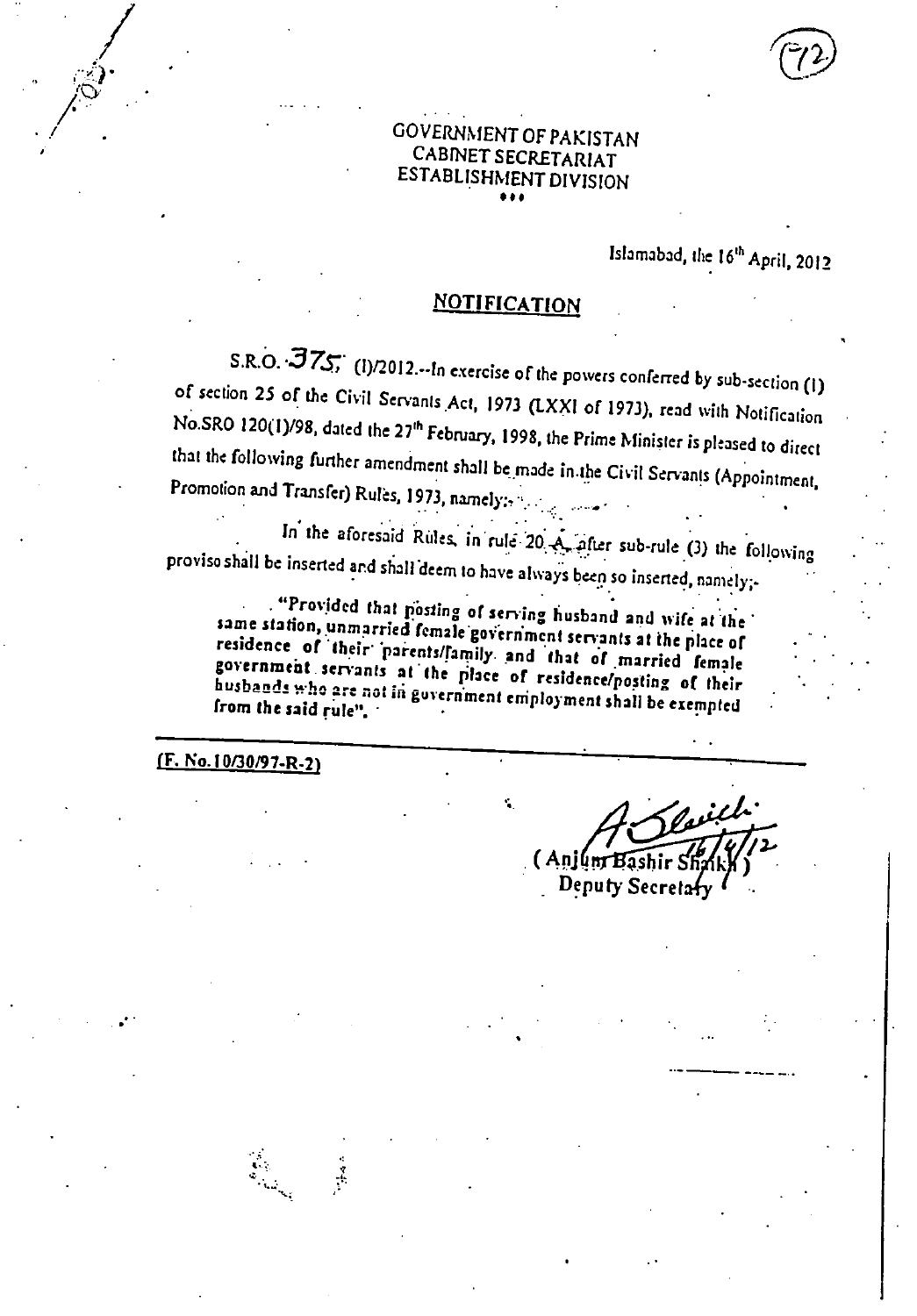#### **GOVERNMENT OF PAKISTAN CABINET SECRETARIAT** ESTAILISHMENT DIVISION

No.10/30227-R-2.

#### Islamabad, the 21<sup>st</sup> April, 2006.

#### <u>(OFFICE MEMORANDUM</u>

'SUBJECT:-'

#### POSTING  $O1$ MARRIED **GOVERNMENT** TEMALE -THE PLACE OF RESIDENCE/POSTING OF SERVANTS AT <u>THEIR HUSBANDS WHO ARE</u> NOT IN GOVERNMENT EMPLOYMENT.

The undersigned is directed to state that keeping in view the socioeconomic problems and hardships faced by husbands and wives in Government service due to posting at different stations of duty, the Establishment Division issued instructions/guidelines vide its O.M.No. 10/30/97-R-2, dated 13.5.1998 and 17.12.1999 to facilitate posting of husbands and wives at the same station and the posting of unmarried female civil servants at the place of residence of their parents/families. With a view to facilitate those female government servants whose spouses are not in government service or employed in the private sector or unemployed, it has been decided to extend the facility to this class of government iservants also, to be able to serve at the place of residence of their sponses, irrespective of whether such spouses, are employed with the Government, private sector, or even un-employed.

**Denuty Secretary** 

Secretaries/Additional Secretaries Incharge of the Ministrics/Divisions. Islamabad/Rawalpindi

 $Copy to:$ 

Chief Secretaries, Government of the Punjab, Lahore/Sindh, Karachi/NWFP, Peshawar and Balochistan, Quetta for information and further necessary action.

Ahierri Bashir Shaikh) Section Officer(R-II)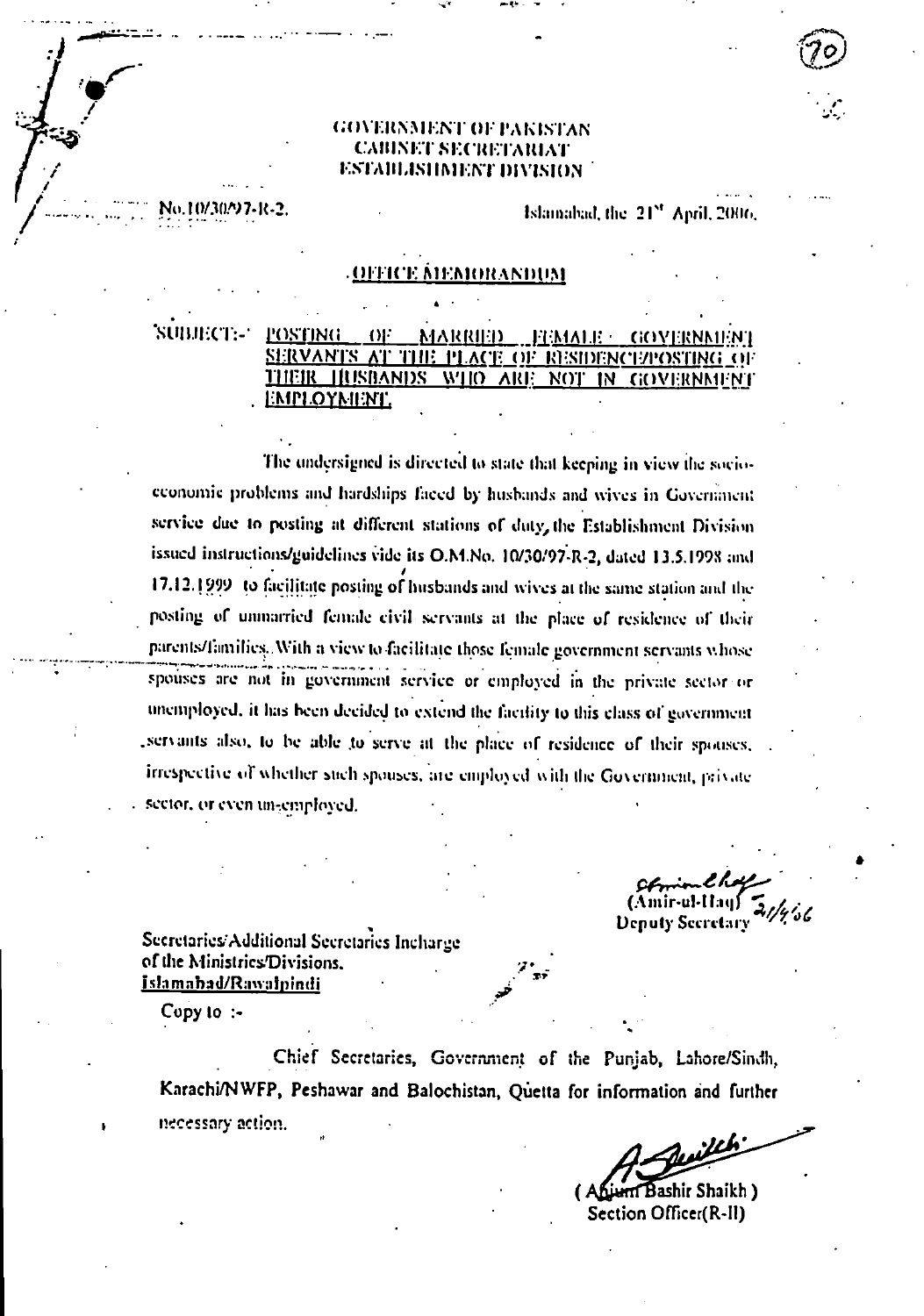#### GOVERNMENT OF PAKISTAN CABINET SECRETARIAT ESTABLISHMENT DIVISION •

No.10/30/97-R-2, Islamabad, the 17th December, 1999.

#### OFFICE MEMORANDUM

### Subject:- POSTING OF UNMARRIED FEMALE GOVERNMENT SERVANTS AT THE PLACE OF RESIDENCE OF PARENTS / FAMILY.

The undersigned is directed to state that it has been brought to the notice of Government that unmarried female Government servants face socio-economic and security problems when they are posted at stations other than the place of residence of their parents / family. The Government has taken note of this difficulty and it has been decided to prescribe the following guidelines for dealing with requests of unmarried female Government servants for posting at the place of residence of their parents / family:

- $(i)$ Where a request is made for posting at a different station in the same department/service/cadre in which an employee is already serving, the request may be accepted subject to availability of a post in the same BPS.
- $(ii)$ If a request involves temporary deputation to another department, it may be processed in consultation with the concerned department, and may be accepted on the prescribed terms of deputation subject to availability of a post in the same BPS.
- $(iii)$ When a request is made for permanent transfer to/ absorption in another department / agency, the request may be processed in consultation with the department concerned, subject to the condition that in the event of permanent transfer, seniority shall be determined in accordance with Rule 4 of the Civil Servants (Seniority) Rules, 1993:
- If there is a tie between two or more Government servants  $(iv)$ for posting at the same station in the same department/unit of an organization, the Government servant with greater length of service may be preferred.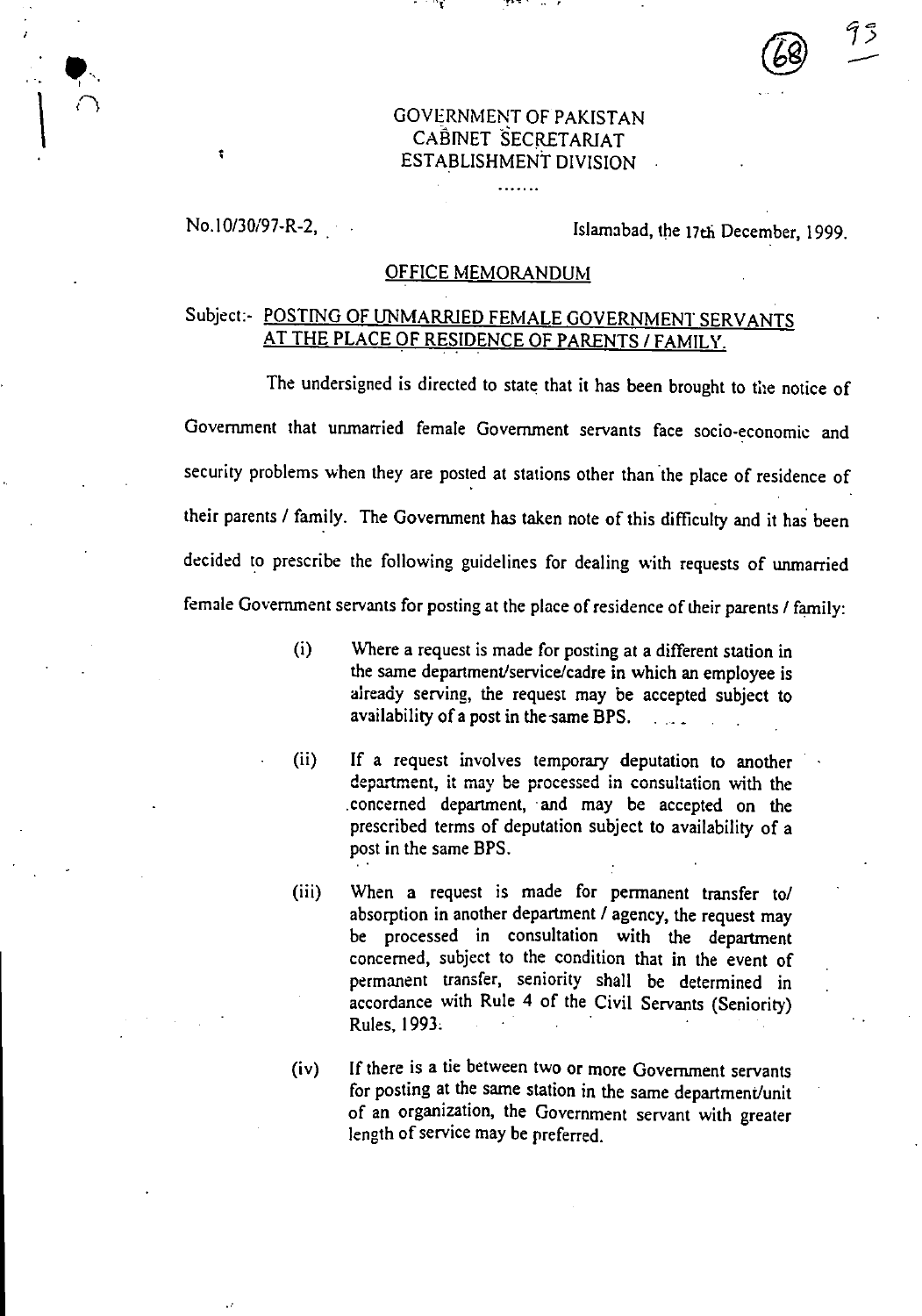- Request for posting by an unmarried female Government  $(v)$ servant facing serious medical problems may be accorded highest priority.
- Unmarried female Government servants already posted at a  $(v_i)$ station, including those posted on deputation beyond the prescribed maximum period, may normally not be disturbed without compelling reasons of public interest. Requests for extension of deputation period beyond the permissible limit may be considered with compassion if interests of public service would permit.
- 2. The above guide-lines are subject to the following conditions:-
	- Posting of unmarried female Government servants at the  $(i)$ station of residence of their parents/family should not be made by dislocation of any Government servant already serving at a particular station unless his transfer is necessitated by compelling reasons of public interest or within the frame work of general policy of postings and transfer.
	- The prescribed selection authority should be consulted in  $(ii)$ each case.

3. It has also been decided that the above guidelines shall also be followed by

Autonomous / Semi-Autonomous Bodies / Corporations etc. under the control of the

Federal Government.

*7(14*  (M. RAMIZUL H

Senior Joint Secretary

#### All Ministries / Divisions.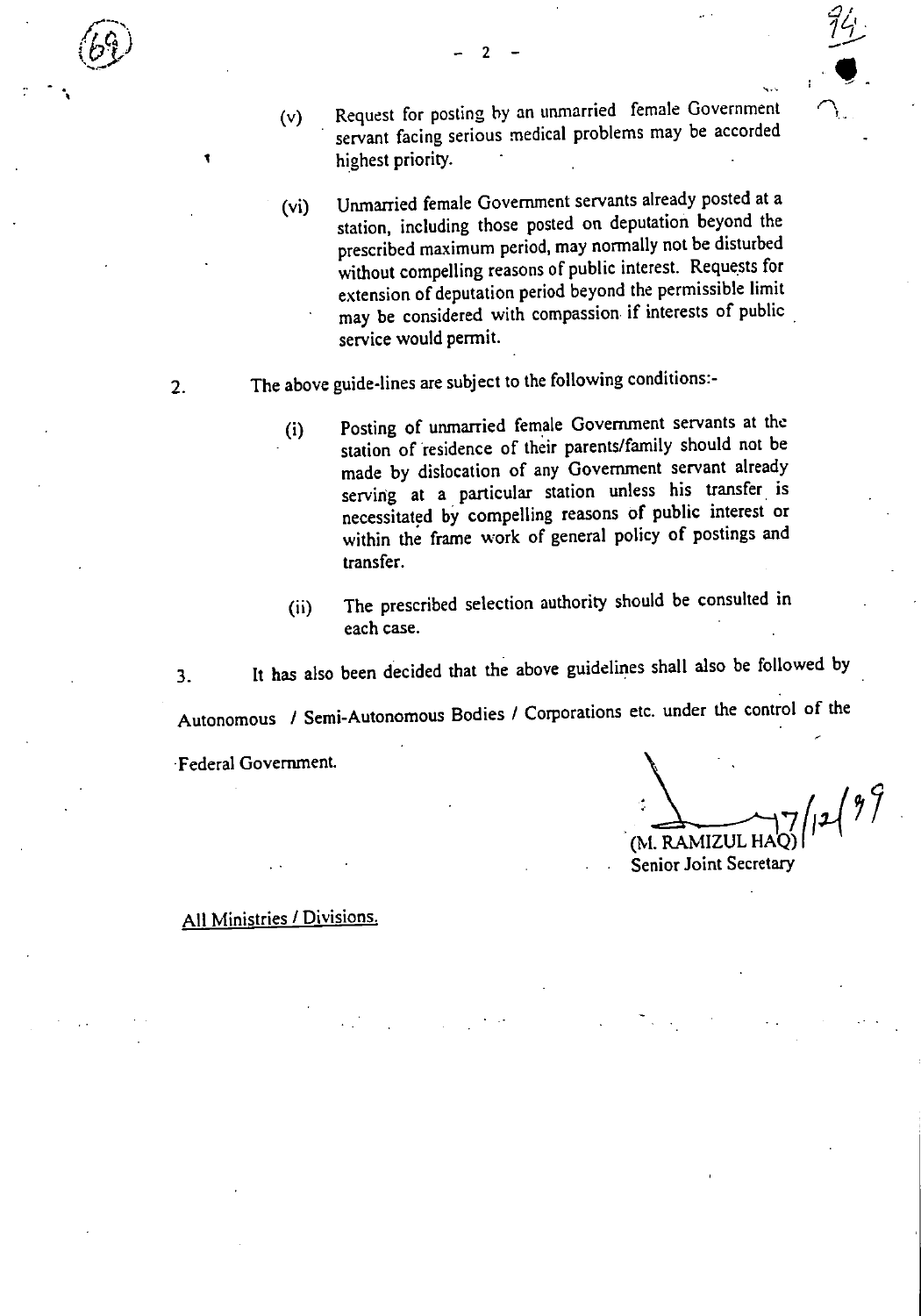### GOVERNMENT OF PAKISTAN CABINET SECRETARIAT ESTABLISHMENT DIVISION ................ .

## No.10/30/97-R.II

# Islamabad, the 13<sup>th</sup> May, 1998.

# OFFICE MEMORANDUM

# Subject:- <u>POSTING OF SERVING HUSBAND / WIFE\_AT THE</u> SAME\_

t The undersigned is directed to state that Government has taken note of the socio-economic problems and hardships faced by husbands and wives in Government and wives in Government and Society service due to posting at different stations of duty, and it has been decided to prescribe the following guidelines to facilitate posting of husband and wife at the same station:

- department/service/cadre in which an employee is also that in the same<br>may be seen the control of the participants of the same may be accepted subject to availability of a post in the same page, the request
- *BPS.* If a request involves temporary is the post in the same BPS. processed in consultation with the concorned in another department, it may be processed in consultation with the concerned department, and may be accepted on the prescribed terms of deputation subject to availability of a post in the
- (iii) When a request is made for permanent transfer to/absorption in another department/agency, the request may be processed in consultation with the department concerned, subject to the condition that in the event of perm transfer, seniority shall be determined in accordance with Rule 4 of the Civil
- (iv) If there is a tie between two or more Government servants for posting at the same station in the same department/unit of an organization, the Government servant with greater length of service may be preferred. servant with greater  $l_{\text{scat}}$  department/unit of an organization, the  $G_{\text{scat}}$  of the servant with greater length of service may be preferred.
- (v) Request for posting by a spouse facing serious medical problems may be
- 

(vi) Spouses already posted at one station, including those posted on deputation beyond the prescribed maximum period, may normally not be disturbed without compelling reasons of public interest. Requests for extension of

 $\cdot$  ...